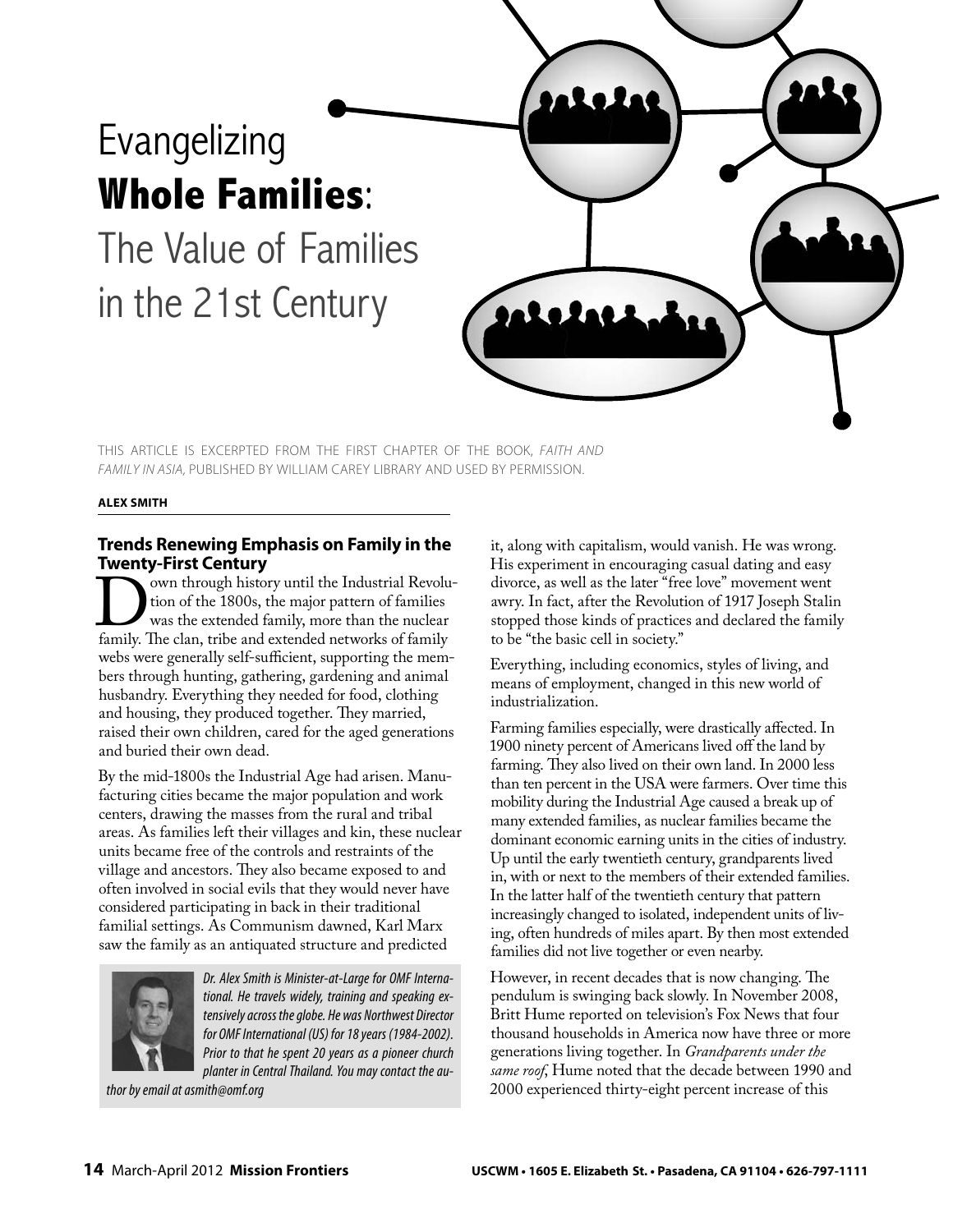phenomenon of three or more generations living together. This trend of multi-generational domicile indicates a new feeling and sense of people needing family.

Significantly in "The Family: At Home in a Heartless World," Rowland Croucher affirms the extended family model. He writes that "no (nuclear) family can provide for all the needs of its members. I believe it's time to re-tribalize. The extended rather than the nuclear family is the best model (and always has been). As we live in 'community' incarnational love is experienced again and again; we are loved in spite of our faults and failings and even our sinfulness" (1994:3).

#### **Historical Change of Approach Following the Reformation**

Another kind of change seems to have become detrimental to the extension of the church and its pioneer outreach in virgin missions following the 1700s. Prior to the Reformation, much pioneer church growth occurred, mostly from in-gatherings of whole families, clans, tribes and peoples. Historians like Kenneth Latourette (1953:100) and Stephen Neill (1973:31-77), as well as missiologists such as Bishop Waskom Pickett (1933:37f) and Donald Mc-Gavran (1970:173f; 296f), affirmed that from the earliest centuries of the church, family, group and people movements were foundational to the extension of the church. Stephen Neill's chapter, "Conquest of the Roman World, A.D. 100-500," indicated that the key to the extension of the church was the movement of the gospel from people to people and country to country until the whole of the Roman Empire was reached. Writing about Asia Minor to Emperor Trajan about 112, Younger Pliny "was dismayed by the rapid spread of the Christian faith in the rather remote and mainly rural province of Bithynia in northwest Asia Minor." Pliny made note of "many in every period of life, on every level of society, of both sexes… in towns and villages and scattered throughout the countryside." The "evidence of Pliny is unimpeachable; we seem to encounter here one of the first mass movements in Christian history" (1964:31). Here was an obvious major family movement. Near the end of the fourth century in the time of John Chrysostom, the population of Antioch was not less than a half a million and "half the inhabitants at that time were Christian" (1964:32). Neill reported that "The church of North Africa was a church of bishops. Every town, almost every village, had its bishop," in contrast to the rest of Christendom, where "bishops were located only in the cities," and were few in number (1964:38).

Armenia became another Christian kingdom, reached through witness from Cappadocia. Tradition says that when Gregory the evangelist and wonder worker became Bishop of Cappadocia "there were only seventeen Christians in the city, but when he died thirty years later there were only seventeen pagans" (Neill 1964:53- 54). Armenia became the first known case in which the conversion of the king was the first step in the conversion of the whole country. King Tiridates accepted Christianity as the religion of his state. The families of aristocracy and common people followed en masse. A second factor was the association of the church with the language and thought of the people, for Gregory preached in Armenian. The third element came as the New Testament was translated into that language in 410 (1964:54).

Another case occurred through Patrick who returned to Ireland in 432 staying until his death in 461. At the time of his return "Ireland was almost wholly, if not entirely, a heathen country." By "the time of his death, Ireland was largely a Christian country" (1964: 56). In 493 Clovis, King of the Franks married a Christian princess of Burgundy. She did her best to convert him. Later, in a crisis, "Clovis swore that, if victory was his, he would become the servant of the God of the Christians. He kept his vow; on Christmas day 496, he was baptized with three thousand of his warriors." (1964:58). In 596 Pope Gregory the Great sent Augustine to Canterbury, England. King Ethelbert of Kent had married Bertha, a Christian princess from Gaul. Augustine's preaching converted the king and by the end of the year Augustine baptized 10,000 Saxons (1964:67-68). Among the Franks and other Europeans, Boniface had a particular practice or habit, "When a group, often under the influence of a chieftain or ruler, had decided to become Christian, it was customary to baptize" them "without any long delay" (1964:77). Thus for more than a thousand years the church expanded across nations through massive family movements.

The Reformation of the 1500s faced a different situation than the early pioneer settings which were mostly among unevangelized people groups. Primarily, the reformers were dealing with largely nominal, already churched communities. Throughout the Dark Ages moral corruption and unbiblical practices had saturated the church, resulting in spiritual weakness and large-scale nominalism. Under these conditions the primary focus of the Reformation was *within* the churched communities across Europe. In these Christianized populations the call for renewal of personal faith and individual salvation was rightly warranted. In that context a change of emphasis to the individual was correct. The Reformation thereby brought renewal and revitalization to the existing church. Faced with the consequent Roman Catholic Counter Reformation, much energy of the Reformers, at least until 1648, was spent in "fighting for their lives" (Neill 1964:220).

As Ralph Winter pointed out, the Reformers did not organize new mission structures comparable to the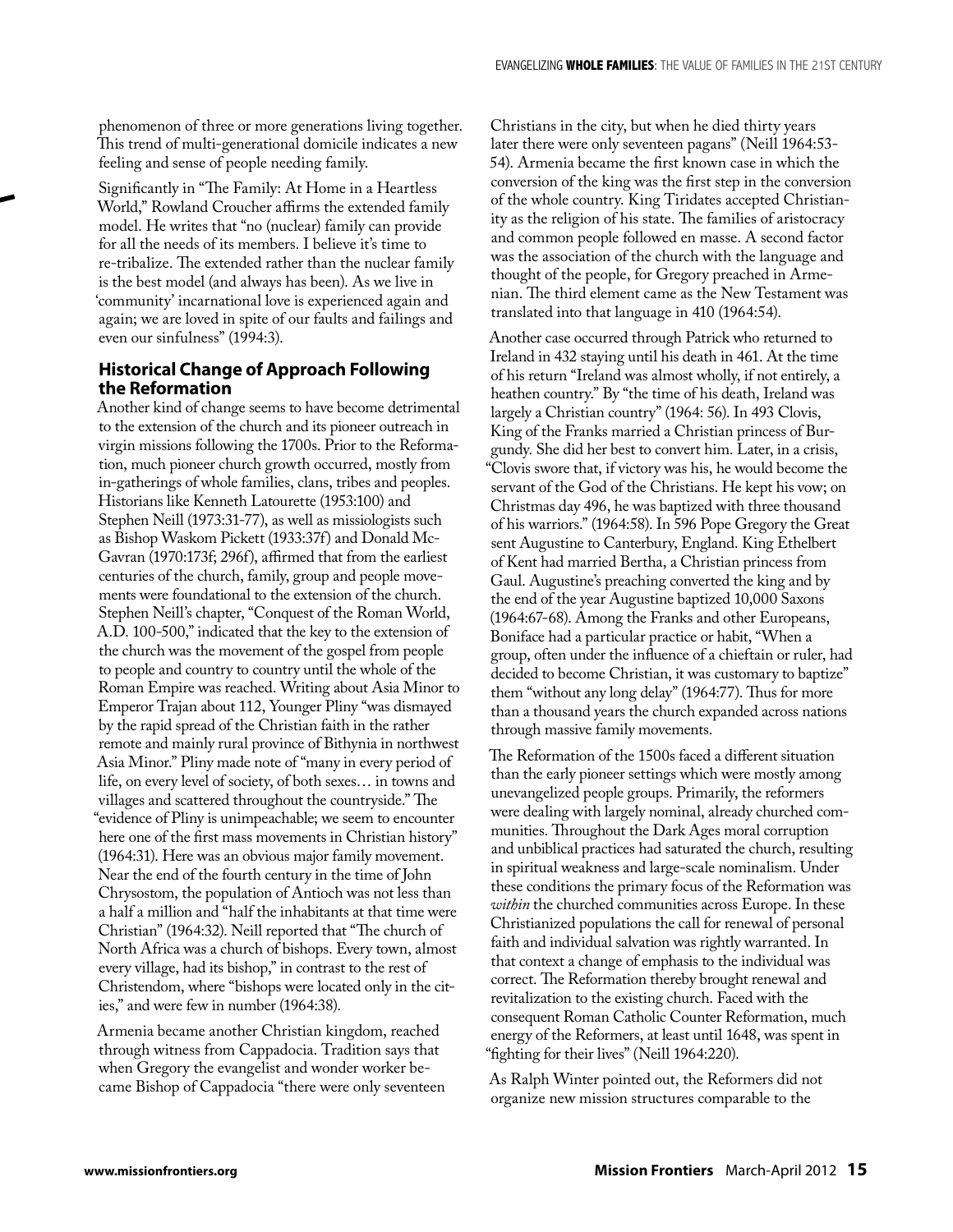former missionary training monasteries. In fact, they discarded the monastic system (1999:226f ). It was likely that Christian meditation, frequently nurtured in the monasteries, also ceased to be practiced around that period. This was one weakness of the new movement. Thus the Reformation did not spawn major missions across cultures to new unevangelized populations for more than another two hundred years (Pierson 1999:263). There was little thought of missions (Neill 1964:220-226). During the seventeenth century a few exceptions arose in Europe, notably the Moravian mission movement, which started in 1732. Consequently when William Carey and others launched the Protestant modern mission era in the late 1700s, the Reformers' pattern of converting "individual by individual" was carried over as a dominant evangelistic and mission strategy. Unfortunately this renewed pioneer outreach to frontier unreached peoples did not generally return to the earlier biblical model and historical pattern of evangelizing whole families, tribes and ethne. At the restarting of the major mission enterprise, a definite change in methodology seems to have occurred.

In his 1970 article R. Pierce Beaver succinctly noted this changed emphasis of mission strategy following the Reformation. The aim of seventeenth-century Protestant missions of the Dutch, British and Americans was that peoples like the East Indians and Native Americans "would be converted, *individually* receive salvation, and be gathered into churches." In reaching the Native Americans at Martha's Vineyard, Thomas Mayhew followed "a slow, individual, personal approach." Beaver summarized nineteenth-century missionary strategy of the Protestants as being "aimed at individual conversions, church planting, and social transformation" through actions of "evangelism, education and medicine" (1999:244, 249).

When did the family approach change to an individual one? At the point when Reformation mission to unevangelized nations was restarted almost three hundred years later. The Reformers' theology and practice in reaching out to new unreached peoples did not return to the earlier biblical family approach. Instead a theological shift to individual evangelism, individual salvation, and calling to individual personal holiness were emphasized. The move from biblical theology to systematic theology helped advocate this ignoring of family evangelistic approaches too. Calvin's *Institutes*, as well as synthesized or summarized creeds, or shortened theological tenets, like the *Westminster Catechism*, tended to focus on the individual growth and not on evangelizing and discipling whole families and their entire extended families.

Nevertheless, God's Spirit often overruled in His harvest and spontaneously gathered some whole family networks, tribes and people groups into the church, especially in the non-Western world. One wonders how much greater the ingathering might have been and how much speedier evangelization accomplished had family and group evangelistic approaches been the intentional method of modern missions, particularly among Hindus, Buddhists and Muslims.

Modern illustrations of family and people movements include the Mizo, Naga, Karens, Toba Bataks, Karo Bataks and many others who transferred their allegiance to Christ as family after family came into the church fold, until a large majority had become Christians.

#### **Myths and Objections on the Family Group Approach**

Myths and ignorance concerning individual evangelism or conversion abound. Some sound quite plausible, but deeper scrutiny often explodes the myths. The *first* objection is "salvation is only an individual thing, not a family thing." Individuals can and do convert but, among resistant populations, usually will lack the solidarity of the group's backing, often essential for survival and added growth. Individual converts can soon become social misfits, or fringe people in society. Where a movement of families or multi-individual, mutually interdependent decisions of small or large unified groups occur, stability is more likely than that of several scattered individuals. Strong individuals sometimes can be innovators and catalysts to reach their own family networks, if motivated to do so.

A *second* retort says "Students are so receptive we should go for them now and not worry about their families." Asian youth in universities have some freedom to choose. But what about after they graduate? Who chooses their wives, work and jobs? Mostly the parents and elders come back into force after graduation. Even student churches do not remain student oriented forever.

*Th irdly*, "Youth work and children's ministry are superior because they build for the future generation. The old generation is 'dyed in the wool,' of the old way, and can't change." Again in Asia the family structure and its control indicate that most children have no power of decision or control of action until adulthood. So while we should not neglect the youth we are wiser to reach them along with their families.

*Fourth*, some advocate "Children and youth are more important because they are easier to reach and mold. Save a child and you save a life. Save a broken adult or family and you have no end of troubles to solve." Generally, conversion and growth in family groups provide the best stability, normality and strength for youth. They should be cherished and reached, but this is best done in the context of the whole family. Taking deliberate steps to reach out to the families of interested scholars and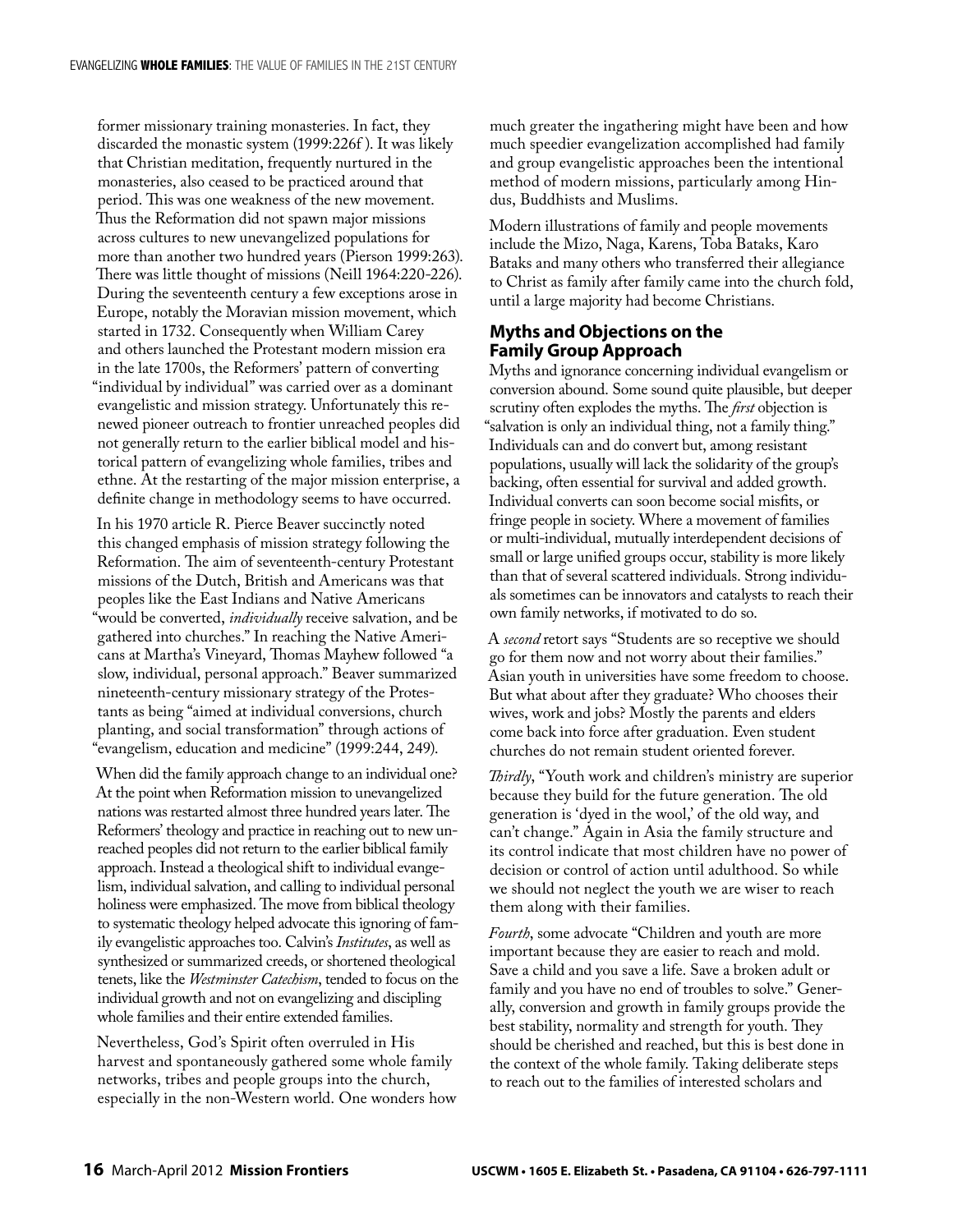children is a vital strategy. The worst sin of evangelism is to reach a child, but neglect his or her family, which is their nurturing ground and controlling entity.

*Fifth*, some say "It is better to have a few individuals who are genuine Christians than whole families that need so much work that you never are sure that they will become strong." There is no guarantee that "our" isolated individual believers are holier, stronger or more stable than those in family groups.

*Sixth*, "Separating individual believers from their unsaved families is biblical, better and builds them stronger in face of opposition." They are to "come out from among them and be separate." This misinterprets the Word. History proves these views are wrong, on all counts. Codependent "rice" Christians usually turn out not to be the strongest disciples.

A *seventh* objection is, "Only individuals can have a relationship with Christ, not so for the diverse family." This is true for "personal" salvation generally, but here we are talking about the best strategy for producing longterm stability against often-fierce opposition, particularly among resistant peoples. The family comprised of a majority of new believers becomes its own nurturing force, closing ranks on the outside powers of opposition. Families throughout Scripture have been kept by the grace covering of God.

*Eighth*, "Group and family movements are shallow, weak and unstable." This can be true if post-decision nurture and teaching are absent. Family movements require suitable post-conversion evaluation with sustained teaching, training, discipleship and consolidation. But in the end the strength and solidarity of the Christian family stands tall. The strong Christian family can be a powerful model and tool for extending the gospel throughout the extended family and local community. History proves this.

*Ninth*, is a sad commentary, "Winning one by one individually is always the way we did it back home in our churches, so let's do it in missions too." The thinking advocate of indigenous methods will question this as a theologically good mission strategy. It has the seeds of proud ethnocentrism and ignorance of social and family structure across cultures.

*Tenth*, "Massive numbers of families coming into the church dilute it and produce nominalism." Not necessarily so, depending on the prompt nurture and training given. Individual converts can be weak, nominal and just as easily dilute the church. Often they may not have the strength to stand alone against the opposition of the family or village.

An *eleventh* view suggests that "Doing God's work with a few individuals is better than distributing our ener-

gies among the multitudes or multiple families." This mentality can produce the small insular ghetto church and favors a fortress mentality, instead of the vision for reaching out to the whole community or people group in self-sacrificing service.

*Twelfth*, some feel "If we do not accept the individual when opportunity to believe arises, they usually miss the salvation boat." While not advocating the rejecting of individuals, the group approach is one of faith in God and hope for the family by exercising love to the whole interrelated group. Often the "one by one against the tide approach" only shuts the family off from the gospel.

*Lastly*, "Individual salvation through "one on one" is the proven, successful method of some major evangelistic agencies. This form of evangelism is taught in churches, seminaries and Bible colleges." Unfortunately, it is also passed on to new and old native converts of foreign missions as "the best or only way to do real evangelism." Maybe changing this approach to "one on a whole family" might be an even better method with stronger and more extensive effect. It would be more culturally appropriate too.

### **Concluding Practical Applications and Suggestions**

Modern societies face growing dilemmas of enormous moral declension and ethical challenges. These complexities demand that the church return to stress the family in its involvement with local communities, rather than remaining apart in insular isolation. The more the church is involved locally with the families of its surrounding society, the more effective and valued it will become. This conclusion primarily offers advice to Christians; it suggests some vital principles to apply to reaching families; and finally it recommends a key simple model to win families.

First of all, the church must accept responsibility in regards to family groups. Christians might well repent for failures to serve families in their immediate communities. Often the church's ambassadors have unwittingly contributed to family breakdowns and domestic divisiveness, not only through neglect, but also by their policies and practices in service and evangelism. Their tactics have frequently isolated individual converts from their families, instead of integrating loving ministry to their whole families through the church.

Church workers and missionaries should study and understand the sociological and cultural dynamics of families, the familial structures and their decisionmaking patterns. Making decisions in Asian families is often not an individual thing, but a family affair. So the church needs to take the whole family into account when anticipating increased and lasting conversion.